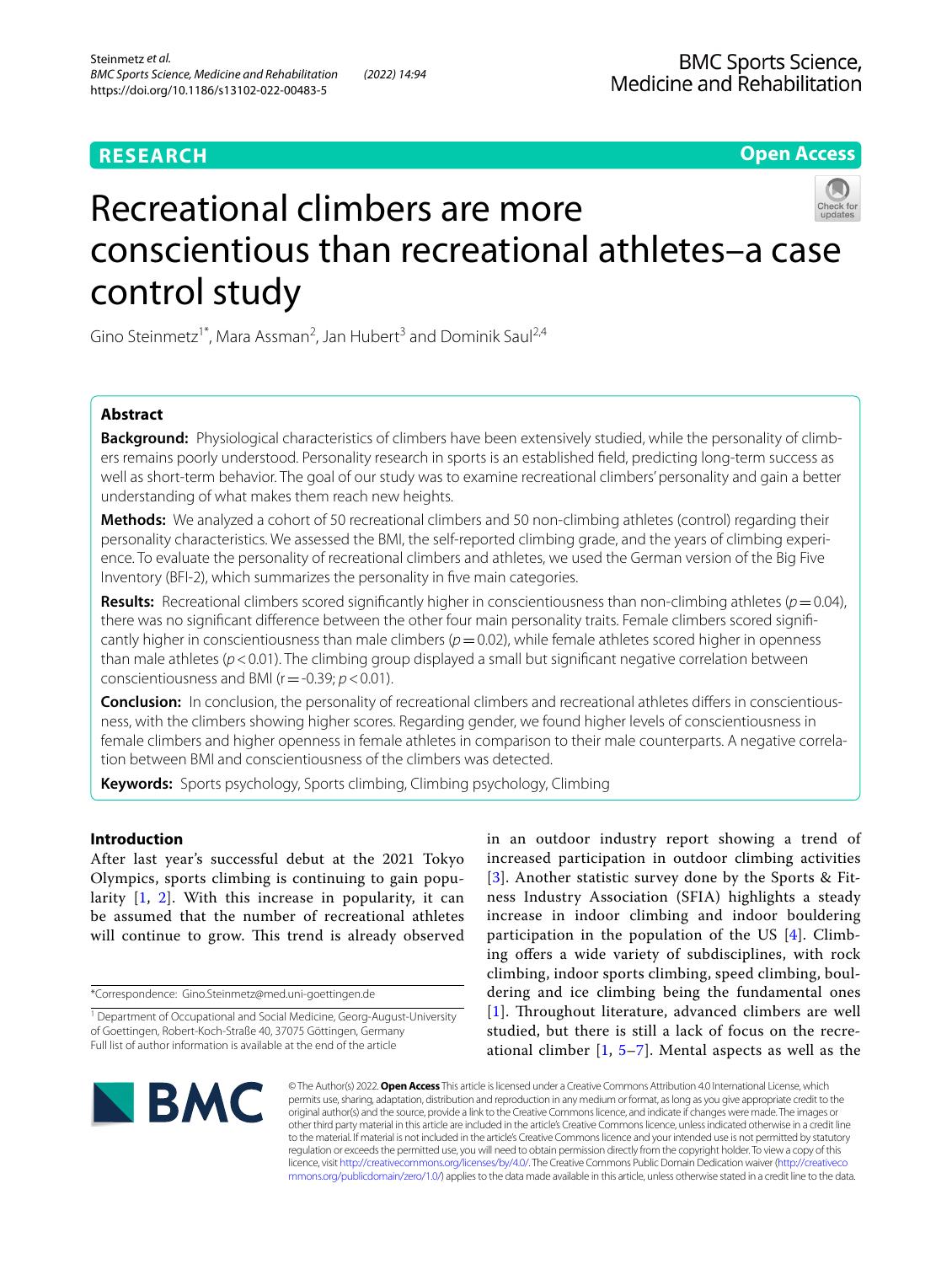relationship between physical and mental aspects of climbing is likewise scarcely covered within the literature. It is well established that in climbing, psychology plays a major role in performance, however there is a strong disproportion between research focusing on the physical against the mental aspect of sports climbing [[1](#page-5-0)]. Only the risk-taking behavior in high-risk sports is a well-researched topic [[8,](#page-5-6) [9\]](#page-5-7). Llewellyn et al. provide a focused look at the correlation between self-efficacy and risk taking in recreational sports climbers  $[10]$  $[10]$ . The authors found that climbers, even recreational ones, high in self-efficacy engaged more frequent in medium and high-risk forms of rock climbing, although the underlying mechanisms remained unclear.

Various experimental designs are used to examine personality in sports. One widely used is the comparison of high-level sportsmen versus low-level sportsmen [\[11](#page-5-9)]. Current research suggests that high performance athletes express a lower level of neuroticism [[12\]](#page-5-10). A recent crucial fnding is that long-term success in sports, as well as short-term behavior can be predicted by personality traits [\[13](#page-5-11)]. In summary, the conjunction of sports und personality continues to arouse interest, however specifc research for sports climbing and personality in the recreational climber has not been conducted extensively so far. The climber's personality in general is largely studied on at least advanced climbers: The advanced climber is described as being high in vigor and mental endurance as well as low in tension, depression, anger, confusion and mood disturbance [\[1](#page-5-0), [6\]](#page-5-12), which is also known as the "Iceberg"-profle [\[14](#page-5-13)]. While there is ample research displaying the diferences in personality traits between genders, there is hardly any description of the gender differences in recreational athletes [\[15](#page-5-14), [16](#page-5-15)].

With the current lack of focus on recreational climbers as well as gender diferences, the aim of this study was to identify personality traits associated with recreational climbers using the Big Five factor model.

## **Materials and methods**

## **Study setting and design**

We prospectively analyzed two cohorts, 50 recreational climbers and 50 non-climbing athletes (40% ftness, 20% running, 18% ball sports, 22% others) regarding their personality traits. In both groups we assessed age, gender and body mass index (BMI). In the climbing group, the highest climbing grade (International Union of Alpine Associations UIAA [UIAA] and International Rock Climbing Research Association [IRCRA]), frequency of training as well as climbing experience in years were assessed. The physical characteristics of the two cohorts were previously published by Assmann et al. [[17\]](#page-5-16).

## **Sample size determination**

For a power of 0.70 (estimated large effect size  $\rho = 0.3$ according to Funder and Ozer [\[18\]](#page-5-17),  $\alpha$  = 0.05), the necessary sample size was calculated to be  $n=49$  with G\*Power (3.1.9.7, University of Duesseldorf, Germany, Faul et al.  $[19]$  $[19]$ ). Since we accounted for loss, we analyzed 50 climbing and 50 non-climbing athletes.

## **Instruments**

To evaluate the personality traits we used the German short-form of the Big Five Inventory (BFI-2) [[20–](#page-5-19)[22](#page-5-20)]. The BFI-2 is internally consistent and has been validated in the German language [[20\]](#page-5-19).

The BFI-2 consists of 60 items that can be summarized into the fve main items: Openness, Conscientiousness, Extraversion, Agreeableness and Neuroticism. The mean Cronbach's alpha reliability scores for the fve summarized traits were high:  $Openness = 0.84$ , Conscientiousness = 0.87, Extraversion=0.86, Agreeableness=0.81 and Neuroti $cism = 0.88$  [\[20](#page-5-19)].

## **Data collection procedure**

We collected the data, after informed consent, at the RoXx-climbing hall, Goettingen, Germany, as well as the DAV climbing hall Hildesheim, Germany. The data collection took place between 09/18 and 12/19 and each participant needed approximately 45 min for the questionnaire.

For the climbing group, only athletes were considered who regularly climb at indoor climbing centers in Germany with an intermediate and advanced climbing level according to Draper et al.  $[23]$  $[23]$  $[23]$ . For the non-climbing group, the athletes performed sport on a regular basis, but no climbing-associated sport like (outdoor) climbing, bouldering or ice climbing.

We excluded athletes under 18 years or subjects with recent surgeries or any acute injuries.

## **Study variables**

As independent study variables we identifed gender, BMI, age, years of climbing experience and the selfreported climbing grade (IRCRA). The dependant variables were Extraversion, Agreeableness, Conscientiousness, Neuroticism and Openness.

## **Statistical analysis**

Analyses were performed with GraphPad Prism 9.1.2 (GraphPad Software, Inc., San Diego, CA, USA) and SPSS Statistics 26.0.0.0 (IBM, Armonk, NY, USA).

After verifcation of normal distribution with the d'Agostino Pearson-Test, an unpaired t-test was used if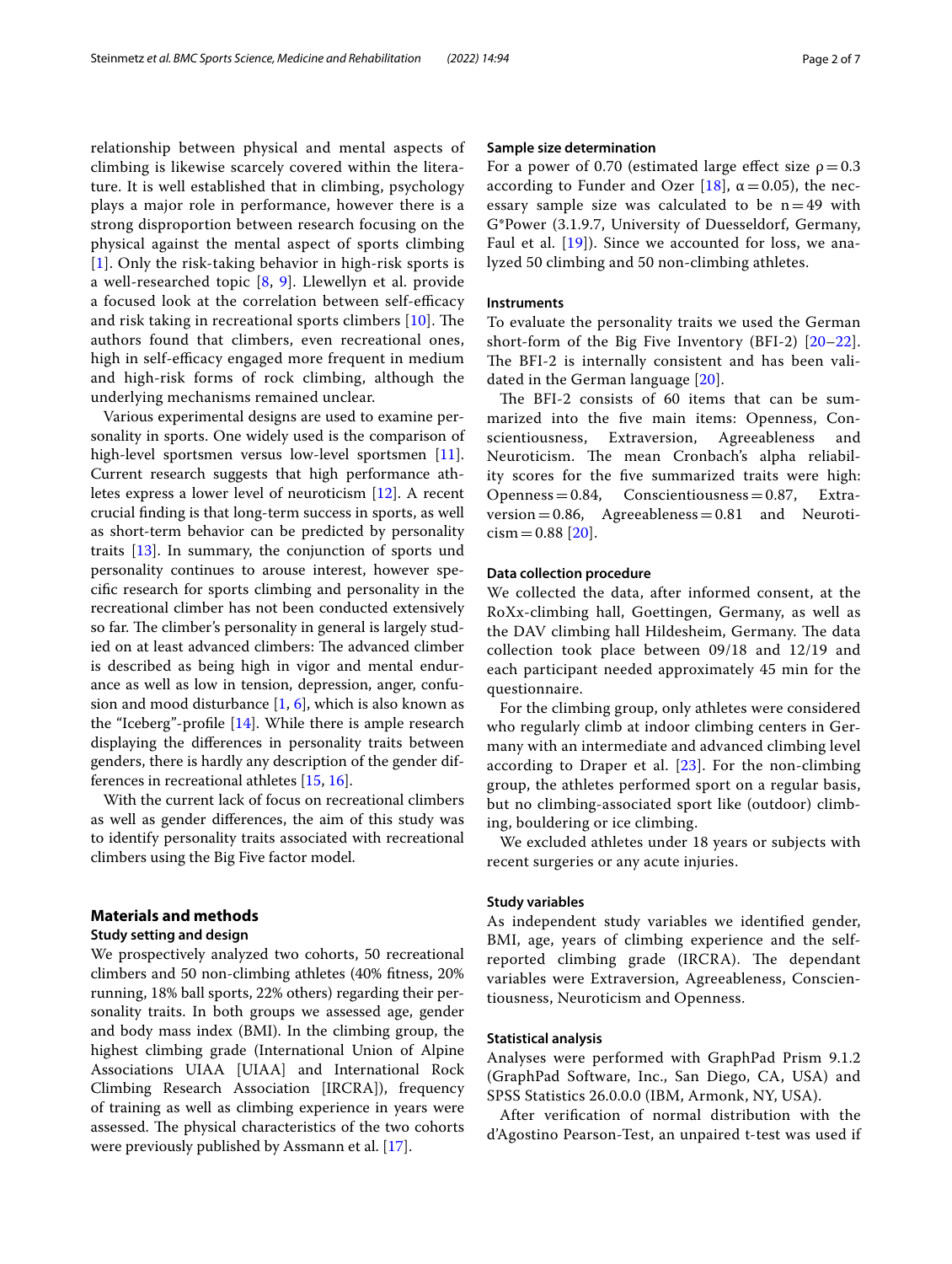<span id="page-2-0"></span>**Table 1** Summary of characteristics of all participants (n = 100)

| <b>Climbers</b>                  | <b>Athletes</b>                  | p-value                    |
|----------------------------------|----------------------------------|----------------------------|
| $30.3 \pm 1.8$ years             | $26.4 \pm 1.3$ years             | $0.08$ (n.s.) <sup>a</sup> |
| 16 f   34 m                      | $19f$   31 m                     | $0.68$ (n.s.) <sup>b</sup> |
| $22.0 \pm 0.3$ kg/m <sup>2</sup> | $22.9 \pm 0.5$ kg/m <sup>2</sup> | $0.06$ (n.s.) <sup>c</sup> |
| $16.88 \pm 4.92$                 |                                  |                            |
| $6.8 \pm 7.3$ years              |                                  |                            |
|                                  |                                  |                            |

<sup>a</sup> Mann-Whitney U test

<sup>b</sup> Fisher's exact test

<sup>c</sup> Student's t-test

not stated diferently. Otherwise, Mann–Whitney test was used. Categorial variables were analyzed with the Fisher's exact test. Intraclass correlation was used to determine reliability for test–retest. For correlations we used the non-parametric Spearman test. If not stated differently,  $\pm$  standard deviation is quoted. Depicted values are mean and the 95% confdence interval (CI). Signifcant diferences are marked with asterisks (\*\*\*\**p* < 0.0001, \*\*\**p* < 0.001, \*\**p* < 0.01, \**p* < 0.05).

## **Results**

#### **Characteristics of climbers and non‑climbers**

The mean age of the climbing group  $(30.3 \pm 1.8 \text{ years})$  did not difer signifcantly from the age of the non-climbing group (26.4 $\pm$ 1.3 years) ( $p$ =0.08). Combining all participants resulted in a mean age of  $28.3 \pm 11.8$  years. There was no signifcant diference in BMI between the groups (climbing  $(22.0 \pm 0.3 \text{ kg/m}^2)$ , non-climbing  $(22.9 \pm 0.5 \text{ kg/m}^2)$  $m^2$ ,  $p=0.06$ )). The gender in the climbing group as well as in the non-climbing group was predominantly male (68% vs. 62%, respectively), not difering between the groups (Fisher's exact test,  $p=0.68$ ). The ethnicity was Caucasian. The self-reported climbing grade for the climbing group varied between International Rock Climbing Research Association (IRCRA) levels 10—23 (mean IRCRA  $16.88 \pm 4.92$ , mean French:  $6c + 7a$ ) (International Union of Alpine Associations UIAA: VI to  $X$ -, mean VIII-/VIII). The climbing group had a mean climbing experience of 6.8 ( $\pm$  7.3) years (Table [1\)](#page-2-0).

#### **Personality traits of climbers and non‑climbing athletes**

The BFI-2 was used to assess the personality traits of both groups. Comparing both groups we found that conscientiousness difered signifcantly between the climbers and the non-climbing athletes  $(p=0.04)$  with the climbing group scoring higher. There was no significant difference in the other four main categories (Table [2](#page-2-1)).

In both groups we compared the personality attributes between genders. In the climbing group, we assessed a

<span id="page-2-1"></span>**Table 2** Big five personality traits in the climbing and athlete group (\*  $p < 0.05$ )

|                   | <b>Climbers</b> | <b>Athletes</b> | p-value                    |
|-------------------|-----------------|-----------------|----------------------------|
| Extraversion      | $3.44 \pm 0.63$ | $3.50 \pm 0.60$ | $0.57$ (n.s.) <sup>a</sup> |
| Agreeableness     | $3.94 + 0.52$   | $3.90 + 0.45$   | $0.89$ (n.s.) <sup>a</sup> |
| Conscientiousness | $3.67 + 0.59$   | $3.42 + 0.57$   | $0.04$ $(*)^a$             |
| Neuroticism       | $2.45 + 0.65$   | $2.50 + 0.52$   | $0.60$ (n.s.) <sup>a</sup> |
| Openness          | $3.72 + 0.65$   | $3.70 + 0.62$   | $0.86$ (n.s.) <sup>a</sup> |
|                   |                 |                 |                            |

a Mann-Whitney U test

<span id="page-2-2"></span>**Table 3** Comparison of BFI between male and female climbers ( $*$  p < 0.05)

|                   | <b>Male climbers</b> | <b>Female climbers</b> | <i>p</i> -value              |
|-------------------|----------------------|------------------------|------------------------------|
| Extraversion      | $3.4 \pm 0.65$       | $3.53 \pm 0.60$        | $0.41$ (n.s.) <sup>a</sup>   |
| Agreeableness     | $3.84 \pm 0.53$      | $4.15 \pm 0.46$        | $0.09$ (n.s.) <sup>a</sup>   |
| Conscientiousness | $3.53 + 0.60$        | $3.97 + 0.48$          | $0.02$ $(^{*})$ <sup>a</sup> |
| Neuroticism       | $2.41 \pm 0.65$      | $2.53 \pm 0.66$        | $0.49$ (n.s.) <sup>a</sup>   |
| Openness          | $3.74 \pm 0.60$      | $3.68 \pm 0.76$        | $1.00$ (n.s.) <sup>a</sup>   |
|                   |                      |                        |                              |

a Mann-Whitney U test

<span id="page-2-3"></span>**Table 4** Comparison of the personality traits between both genders of the athlete group (\*\*\*\* p < 0.0001)

|                   | <b>Male Athletes</b> | <b>Female Athletes</b> | <i>p</i> -value              |
|-------------------|----------------------|------------------------|------------------------------|
| Extraversion      | $3.33 + 0.56$        | $3.48 + 0.68$          | $0.60$ (n.s.) <sup>a</sup>   |
| Agreeableness     | $3.81 \pm 0.52$      | $3.91 + 0.46$          | $0.78$ (n.s.) <sup>a</sup>   |
| Conscientiousness | $3.74 + 0.49$        | $3.77 + 0.72$          | $0.63$ (n.s.) <sup>a</sup>   |
| Neuroticism       | $7.43 + 0.72$        | $2.73 + 0.58$          | 1 $(n.s.)^a$                 |
| Openness          | $3.58 \pm 0.59$      | $4.28 + 0.33$          | $< 0.01$ (****) <sup>1</sup> |

a Mann-Whitney U test

signifcant diference between male and female climbers in conscientiousness, with the female climbers scoring higher (Table [3](#page-2-2)).

In the athlete group, the female participants scored signifcantly higher in openness than the male athletes  $(p<0.01)$ , while there was no significant difference in the other personality traits (Table  $4$ ). There was a significant diference in openness comparing just the female participants of both groups ( $p=0.01$ ) with higher openness in female athletes compared to female climbers.

#### **Climbing specifc correlation of personality traits**

In the climbing group, we used the spearman correlationtest and found a signifcant negative correlation between conscientiousness and BMI of the participants (Fig. [1](#page-3-0)). Neither in climbing frequency nor years of experience, we detected a signifcant correlation to personality traits (data not shown).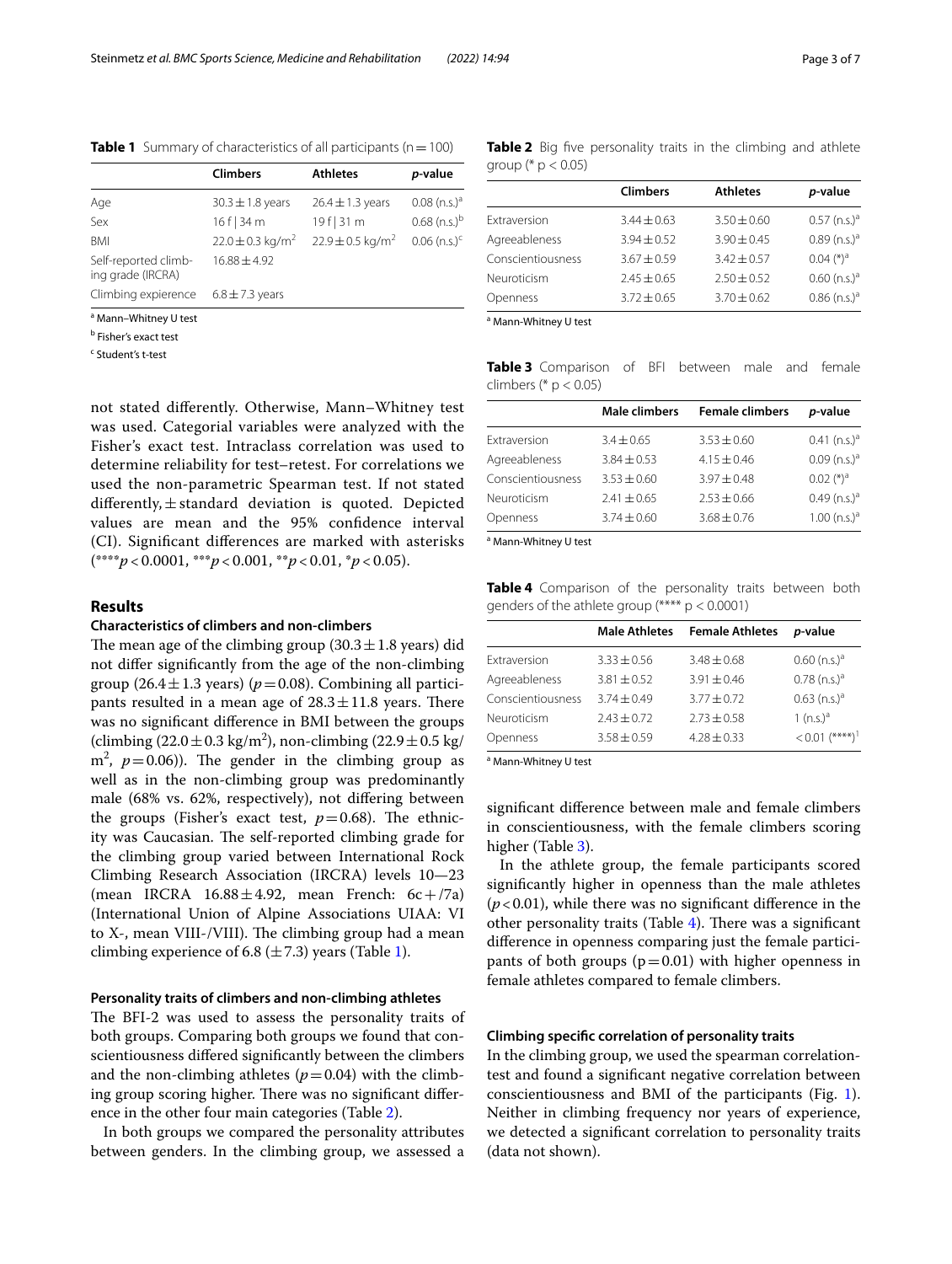

## <span id="page-3-0"></span>**Discussion**

This is, to our knowledge, the first study comparing the personality traits of 50 recreational climbers with 50 athletes of other sports as well as providing an in-depth look at gender diferences in personality between recreational sportsmen. The characteristics of both groups were comparable to similar studies  $[24–26]$  $[24–26]$  $[24–26]$ . The aim of this study was to examine the diferences in personality between recreational climbers and recreational athletes. A secondary analysis assessed diferences between genders of both groups as well as intra-group diferences between genders. Recreational climbers scored signifcantly higher in conscientiousness than matched athletes. We additionally show signifcant diferences in openness between genders of our cohort.

In-depth analyses of climber's personality are exceedingly rare. Personality traits of athletes however are well described with the Big Five Inventory [[24,](#page-6-0) [27,](#page-6-2) [28\]](#page-6-3). In the present study, we found that conscientiousness is signifcantly higher in recreational climbers compared to regular athletes. We did not fnd a signifcant diference in the remaining four personality traits between both groups. This confirmed our initial hypothesis of a prevalent higher conscientiousness in climbing athletes. A possible explanation lies within the nature of climbing as a potentially fatal sport: A higher emphasis on conscientiousness in the participating parties may be lifesaving in certain situations—although an evolutionary advantage of this is not and cannot be proven today. Apart from risking one's own life, securing your partner on the climbing route is crucial, which may lead to a higher conscientiousness in recreational climbers. In line with that, Malinauskas et al. compared athletes to non-athletes in a similar setup using the NEO Five-Factor inventory (NEO-FFI), which is a commercial tool to assess the fve personality dimensions. The NEO-FFI is comparable to the BFI-2 that was used in the present study. Malinauskas et al. showed a signifcant diference between athletes and non-athletes in conscientiousness [\[24](#page-6-0)]. Since all of our participants were recreational athletes of some sport, a direct comparison with this study does not seem feasible. In addition, Malinauskas et al. only recruited male participants. In comparison to athletes, we found that recreational climbers scored signifcantly higher in conscientiousness. One factor could have been the inclusion of female participants in our study, since female climbers additionally scored higher in conscientiousness than their male counterparts.

In elite alpine climbers ascending Mount Everest, higher levels of extraversion, psychoticism and lower level of neuroticism were found by Egan and Stelmack in comparison to the normative standardization data for males in the 31–40-year age range from the test manual. In recreational climbers, we could not reproduce these fndings compared to recreational athletes, while the recreational nature of our participants might be the reason [[29](#page-6-4)]. Burnik et al. compared male Slovenian climbers, with at least one alpinistic expedition to the Himalayas, to male non-athletes who never climbed with the Freiburg Personality Inventory (FPI 114). The FPI 114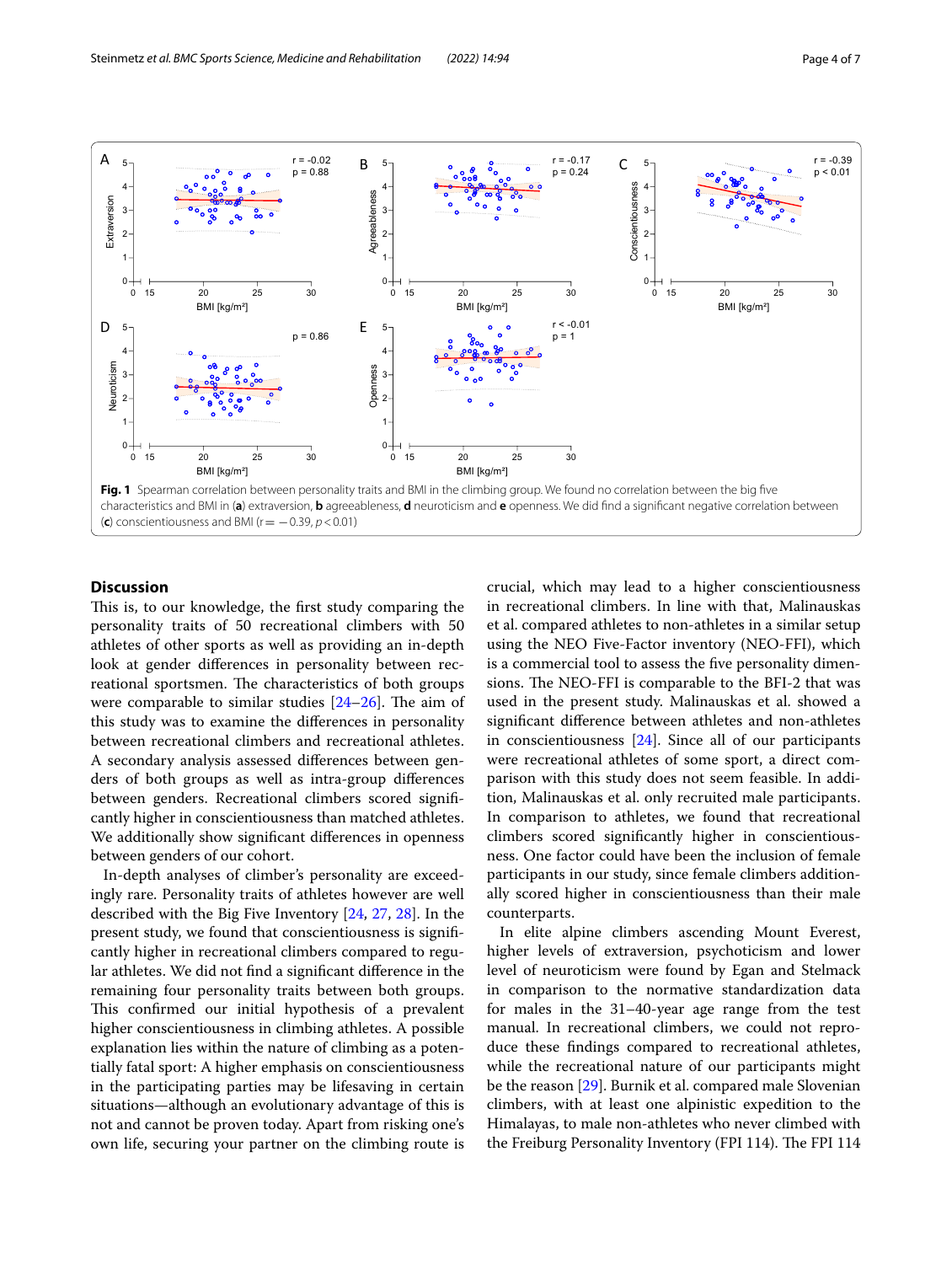is a commercially available questionnaire to assess the personality traits in subjects; it subdivides personality in 9 subdivisions. Burnik et al. did not fnd diferences in extraversion, but found that climbers showed lower levels of neuroticism compared to the control group [\[25](#page-6-5)]. Likewise, we did not fnd a signifcant diference in extraversion between both groups, but in our cohort no significant diference in neuroticism was found. Burniks study solely focused on male climbers while we also recruited female climbers. This might be one of the reasons for the lack of difference. The fact that the participants of this study were all athletes in some sport might also provide an explanation.

Brandauer found that male climbers had higher depression scales compared to female climbers [[30\]](#page-6-6). Depression is a common mental disorder with a global proportion of 4.4% and is more common in females (5.1%) than males (3.6%) according to estimates of the World Health Organization [[31\]](#page-6-7). Although neuroticism is not linearly linked to depression, common gene variants are presumed since high values can predict later depression [\[32](#page-6-8)]. We could not fnd sex-specifc diferences in neuroticism, while the base values were low in athletes and climbers. Both groups in our study scored lower than the standardization data in the test manual. The positive effect of climbing and sports on depression is well studied and the low overall values of neuroticism in our groups seem to confrm this efect [\[33–](#page-6-9)[36\]](#page-6-10). Additional research by Piepiora et al. shows no signifcant link between the level of focus and the ability to overcome the fear of falling during a competition. The study reveals that there is a high correlation between climbers' ability to focus and a high level sports performance [[37\]](#page-6-11). While we were not able to fnd a correlation between self-reported climbing grade and personality traits, further research might offer insights and demonstrate the differences between recreational and highly advanced climbers. In a similar setup to our study, Marczak and Ginszt compared 30 male and 30 female sports climbers fnding that male climbers scored signifcantly higher in openness as well as agreeableness while there was no signifcant diference in neuroticism, extraversion and conscientiousness [\[26](#page-6-1)]. We encountered opposing results in our study, with the female climbers showing signifcantly higher conscientiousness and insignifcantly higher agreeableness than their male counterparts. One reason might have been the age of  $23 \pm 1$  years in the cohort of Marczak et al., while our cohort was older  $(30.3 \pm 12.7 \text{ years})$  and slightly more experienced (6.8 vs. 6 years of climbing experience). In our athlete group, the female participants also showed signifcantly higher openness. According to a recent study by Giolla et al., there is a correlation between the gender equality index, in which Germany ranks high, and

the sex diferences in personalities, showing that a higher gender equality leads to more pronounced diferences in personalities [\[38\]](#page-6-12).

In the climbing group, we found a signifcant negative correlation between conscientiousness and the BMI of the climbers, which shows that with increasing BMI, the level of conscientiousness of the individuals decreased. While there is currently no research examining the correlation between BMI and personality in climbers, there is ample evidence suggesting BMI does correlate with certain personality types in general. Sutin and Terracciano found in a cross-sectional study with a diverse sample of participants living in the United States (50% female) that high neuroticism was associated with a higher BMI, while conscientiousness was protective of a higher BMI [\[39](#page-6-13)]. Comparing these fndings with our results, we found a higher conscientiousness correlating with a lower BMI in recreational climbers, although we could not fnd a correlation between neuroticism and BMI. Our population was, in general, healthy and sports enthusiastic, climbing  $2.5 \pm 1.2$  times a week, which could account for these diferences. Gerlach et al. published a review in 2015 where the group categorized conscientiousness and selfcontrol as protective factors towards weight gain [[39\]](#page-6-13). In the climbing group we assessed a BMI of  $22.0 \pm 0.3$  kg/  $m<sup>2</sup>$ , which is categorized as a healthy weight, and we also found a negative correlation between BMI and conscientiousness. Gerlach et al. postulates that conscientiousness is associated with self-discipline [[39](#page-6-13)].

Our fndings show that recreational climbers score higher in conscientiousness, with female climbers outvaluing their male counterparts. This might point to higher levels of self-discipline in recreational climbers, especially in the female climbers, in comparison to common athletes. Research of personality and the diferences between genders in athletes is uncommon. With growing popularity of climbing sports, further research on recreational climbers and gender diferences between personalities is warranted.

## **Limitations**

One limitation of our study is the small sample size. To assess the personality traits of recreational climbers larger scaled studies should be planned.

## **Conclusion**

In conclusion, the personality of recreational climbers and recreational athletes only difers slightly in conscientiousness, in which the climbing group displays a higher level. We found a lower level of neuroticism in both groups, compared to the standardization data. Examining gender-diferences in both groups, we found signifcantly higher conscientiousness in the female climbers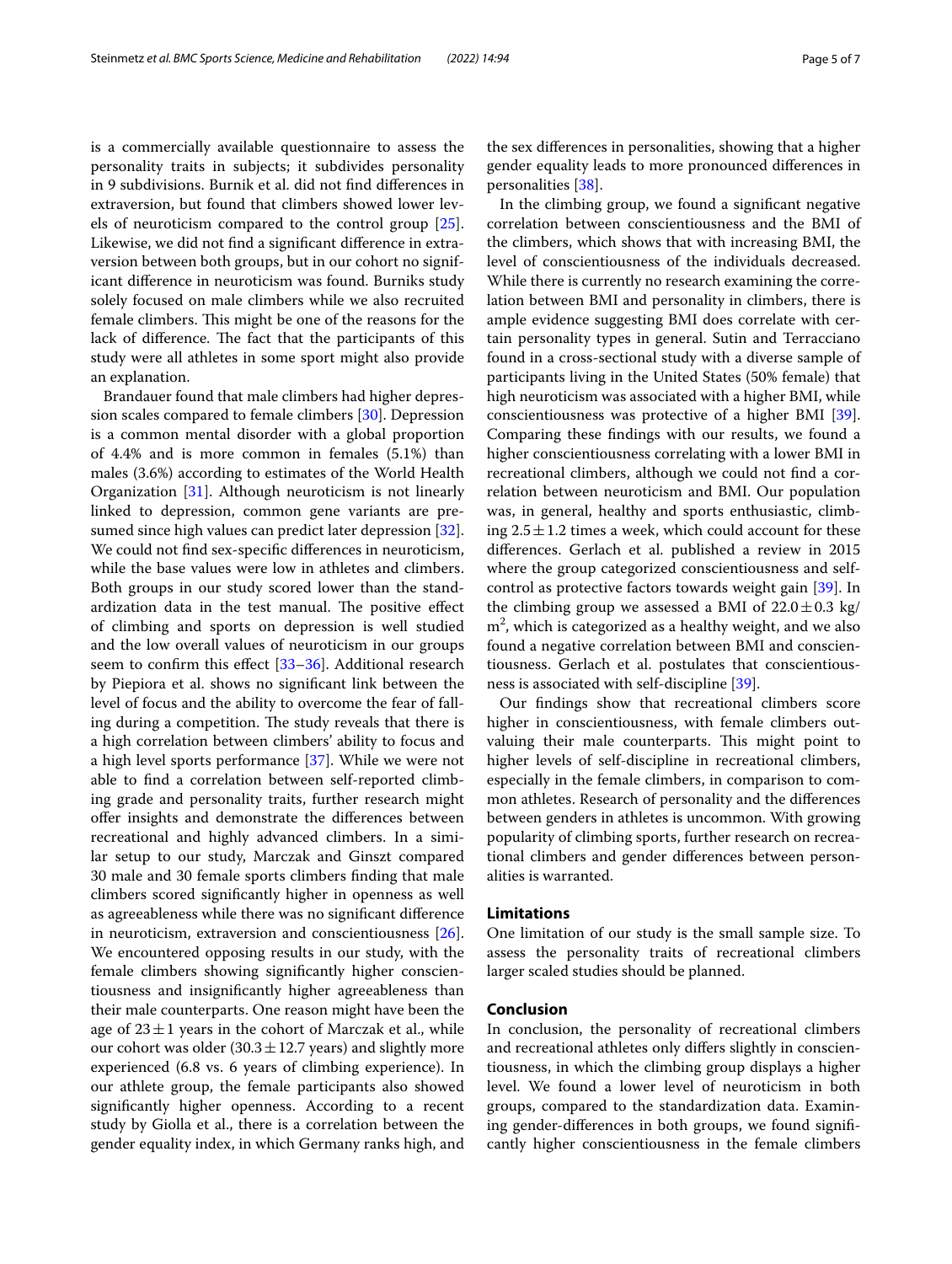and higher openness in the female athletes in comparison to their male counterparts. We additionally found a negative correlation between BMI and conscientiousness in climbers, which is to be further explored.

#### **Acknowledgements**

The authors are grateful to the team of the RoXx-climbing hall, Goettingen, Germany, as well as the DAV climbing hall Hildesheim, Germany for their technical support.

#### **Author contributions**

DS and GS designed the study. MA performed all experimental procedures. GS, MA and DS carried out data analysis. DS and GS wrote the manuscript. JH and MA critically revised it for important intellectual content. All authors have approved the fnal version of the article, including the authorship list.

#### **Funding**

Open Access funding enabled and organized by Projekt DEAL. DS was funded by the Deutsche Forschungsgemeinschaft (DFG, German Research Foundation) – 413501650. The authors acknowledge support by the Open Access Publication Funds of the Göttingen University.

#### **Availability of data and materials**

The datasets used and/or analysed during the current study are available from the corresponding author on reasonable request.

#### **Declarations**

#### **Ethics approval and consent to participate**

The study was approved by the ethics committee (11/7/18) of the University Medical Center Göttingen and all participants gave written informed consent to participate. All methods were performed in accordance with the relevant guidelines and regulations of the local ethics committee.

#### **Consent for publication**

Not applicable.

## **Competing interests**

The authors declare no competing interests.

#### **Author details**

<sup>1</sup> Department of Occupational and Social Medicine, Georg-August-University of Goettingen, Robert-Koch-Straße 40, 37075 Göttingen, Germany. <sup>2</sup>Department of Trauma, Orthopedics and Reconstructive Surgery, Georg-August-University of Goettingen, 37075 Göttingen, Germany. <sup>3</sup>Division of Orthopaedics, Department of Trauma and Orthopaedic Surgery, University Medical Center Hamburg-Eppendorf, 20521 Hamburg, Germany. <sup>4</sup>Division of Endocrinology, Department of Medicine, Mayo Clinic College of Medicine and Science, Rochester 55901, MN, USA.

## Received: 16 February 2022 Accepted: 12 May 2022<br>Published online: 25 May 2022

#### **References**

- <span id="page-5-0"></span>1. Saul D, Steinmetz G, Lehmann W, Schilling AF. Determinants for success in climbing: a systematic review. J Exerc Sci Fit. 2019;17(3):91–100. [https://](https://doi.org/10.1016/j.jesf.2019.04.002) [doi.org/10.1016/j.jesf.2019.04.002.](https://doi.org/10.1016/j.jesf.2019.04.002)
- <span id="page-5-1"></span>2. The International Olympic Commitee. IOC approves fve new sports for Olympic Games Tokyo 2020. IOC. (2016).
- <span id="page-5-2"></span>3. Outdoor Foundation. Outdoor Participation Report 2021 [Internet]. 2021 [cited 2022 Jan 20]. [https://outdoorindustry.org/wp-content/uploads/](https://outdoorindustry.org/wp-content/uploads/2015/03/2021-Outdoor-Participation-Trends-Report.pdf) [2015/03/2021-Outdoor-Participation-Trends-Report.pdf.](https://outdoorindustry.org/wp-content/uploads/2015/03/2021-Outdoor-Participation-Trends-Report.pdf)
- <span id="page-5-3"></span>4. Sports & Fitness Industry Association. 2021 Sports, Fitness, and Leisure Activities Topline Participation Report [Internet]. 2021 [cited 2022 Jan 20]. [https://www.sfa.org/reports/900\\_2021-Sports%2C-Fitness%2C-and-](https://www.sfia.org/reports/900_2021-Sports%2C-Fitness%2C-and-Leisure-Activities-Topline-Participation-Report)[Leisure-Activities-Topline-Participation-Report](https://www.sfia.org/reports/900_2021-Sports%2C-Fitness%2C-and-Leisure-Activities-Topline-Participation-Report).
- <span id="page-5-4"></span>5. Fryer SM, Giles D, Palomino IG, de Puerta LOA, España-Romero V. Hemodynamic and cardiorespiratory predictors of sport rock climbing performance. J Strength Cond Res. 2018;32(12):3534–41. [https://doi.org/](https://doi.org/10.1519/JSC.0000000000001860) [10.1519/JSC.0000000000001860.](https://doi.org/10.1519/JSC.0000000000001860)
- <span id="page-5-12"></span>6. Magiera A, Roczniok R, Maszczyk A, Czuba M, Kantyka J, Kurek P. The structure of performance of a sport rock climber. J Hum Kinet. 2013. <https://doi.org/10.2478/hukin-2013-0011>.
- <span id="page-5-5"></span>7. Sanchez X, Torregrossa M, Woodman T, Jones G, Llewellyn DJ. Identifcation of parameters that predict sport climbing performance. Front Psychol. 2019. <https://doi.org/10.3389/fpsyg.2019.01294>.
- <span id="page-5-6"></span>8. van Tiggelen D, Wickes S, Stevens V, Roosen P, Witvrouw E. Efective prevention of sports injuries: a model integrating efficacy, efficiency, compliance and risk-taking behaviour. Br J Sports Med. 2008;42(8):648– 52. [https://doi.org/10.1136/bjsm.2008.046441.](https://doi.org/10.1136/bjsm.2008.046441)
- <span id="page-5-7"></span>9. Woodman T, Barlow M, Bandura C, Hill M, Kupciw D, Macgregor A. Not all risks are equal: the risk taking inventory for high-risk sports. J Sport Exerc Psychol. 2013;35(5):479–92.<https://doi.org/10.1123/jsep.35.5.479>.
- <span id="page-5-8"></span>10. Llewellyn DJ, Sanchez X, Asghar A, Jones G. Self-efficacy, risk taking and performance in rock climbing. Personality Individ Difer. 2008;45(1):75–81. <https://doi.org/10.1016/j.paid.2008.03.001>.
- <span id="page-5-9"></span>11. Steca P, Baretta D, Greco A, D'Addario M, Monzani D. Associations between personality, sports participation and athletic success. A comparison of Big Five in sporting and non-sporting adults. Personal Individ Difer. 2018. [https://doi.org/10.1016/j.paid.2017.09.040.](https://doi.org/10.1016/j.paid.2017.09.040)
- <span id="page-5-10"></span>12. Piepiora P, Piepiora Z. Personality determinants of success in men's sports in the light of the big fve. Int J Environ Res Public Health. 2021. [https://](https://doi.org/10.3390/ijerph18126297) [doi.org/10.3390/ijerph18126297.](https://doi.org/10.3390/ijerph18126297)
- <span id="page-5-11"></span>13. Allen MS, Greenlees I, Jones M. Personality in sport: a comprehensive review. Int Rev Sport Exerc Psychol. 2013;6(1):184–208. [https://doi.org/10.](https://doi.org/10.1080/1750984X.2013.769614) [1080/1750984X.2013.769614.](https://doi.org/10.1080/1750984X.2013.769614)
- <span id="page-5-13"></span>14. Morgan WP, Brown DR, Raglin JS, Oconnor PJ, Ellickson KA. Psychological monitoring of overtraining and staleness. Br J Sports Med. 1987;21(3):107–14.
- <span id="page-5-14"></span>15. Schmitt DP, Realo A, Voracek M, Allik J. Why can't a man be more like a woman? Sex diferences in Big Five personality traits across 55 cultures. J Pers Soc Psychol. 2008;94(1):168–82. [https://doi.org/10.1037/0022-3514.](https://doi.org/10.1037/0022-3514.94.1.168) [94.1.168](https://doi.org/10.1037/0022-3514.94.1.168).
- <span id="page-5-15"></span>16. Costa PT, Terracciano A, McCrae RR. Gender diferences in personality traits across cultures: robust and surprising fndings. J Pers Soc Psychol. 2001;81(2):322–31. <https://doi.org/10.1037/0022-3514.81.2.322>.
- <span id="page-5-16"></span>17. Assmann M, Steinmetz G, Schilling AF, Saul D. Comparison of grip strength in recreational climbers and non-climbing athletes-a crosssectional study. Int J Environ Res Public Health. 2020. [https://doi.org/10.](https://doi.org/10.3390/ijerph18010129) [3390/ijerph18010129.](https://doi.org/10.3390/ijerph18010129)
- <span id="page-5-17"></span>18. Funder DC, Ozer DJ. Evaluating effect size in psychological research: sense and nonsense. Adv Methods Pract Psychol Sci. 2019;2(2):156–68. <https://doi.org/10.1177/2515245919847202>.
- <span id="page-5-18"></span>19. Faul F, Erdfelder E, Lang A-G, Buchner A. G\*Power 3: a fexible statistical power analysis program for the social, behavioral, and biomedical sciences. Behav Res Methods. 2007;39(2):175–91. [https://doi.org/10.3758/](https://doi.org/10.3758/bf03193146) [bf03193146](https://doi.org/10.3758/bf03193146).
- <span id="page-5-19"></span>20. Danner, D., Rammstedt, B., Bluemke, M., Lechner, C., Berres, S., Knopf, T., Soto, C., & John, O. P. Das Big-Five Inventar 2: Validierung eines Persönlichkeitsinventars zur Erfassung von 5 Persönlichkeitsdomänen und 15 Facetten. [Internet]: Diagnostica. 2019 [updated 2021 Nov 8; cited 2021 Nov 8]. [https://zis.gesis.org/skala/Danner-Rammstedt-Bluem](https://zis.gesis.org/skala/Danner-Rammstedt-Bluemke-Lechner-Berres-Knopf-Soto-John-Die-deutsche-Version-des-Big-Five-Inventory-2-(BFI-2)) [ke-Lechner-Berres-Knopf-Soto-John-Die-deutsche-Version-des-Big-Five-](https://zis.gesis.org/skala/Danner-Rammstedt-Bluemke-Lechner-Berres-Knopf-Soto-John-Die-deutsche-Version-des-Big-Five-Inventory-2-(BFI-2))[Inventory-2-\(BFI-2\)](https://zis.gesis.org/skala/Danner-Rammstedt-Bluemke-Lechner-Berres-Knopf-Soto-John-Die-deutsche-Version-des-Big-Five-Inventory-2-(BFI-2)).
- 21. Horowitz LM, Strack S, editors. Handbook of Interpersonal Psychology. New York: Wiley; 2010.
- <span id="page-5-20"></span>22. Pervin LA. Handbook of Personality: Theory and Research. 2nd ed. Berlin: Springer; 2001.
- <span id="page-5-21"></span>23. Draper N, Giles D, Schöffl V, Konstantin Fuss F, Watts P, Wolf P, Baláš J, Espana-Romero V, Blunt Gonzalez G, Fryer S, Fanchini M, Vigouroux L, Seifert L, Donath L, Spoerri M, Bonetti K, Phillips K, Stöcker U, Bourassa-Moreau F, Garrido I, Drum S, Beekmeyer S, Ziltener J-L, Taylor N, Beeretz I, Mally F, Mithat Amca A, Linhart C, Abreu E. Comparative grading scales, statistical analyses, climber descriptors and ability grouping: international rock climbing research association position statement. Sports Technol. 2015;8(3–4):88–94.<https://doi.org/10.1080/19346182.2015.1107081>.